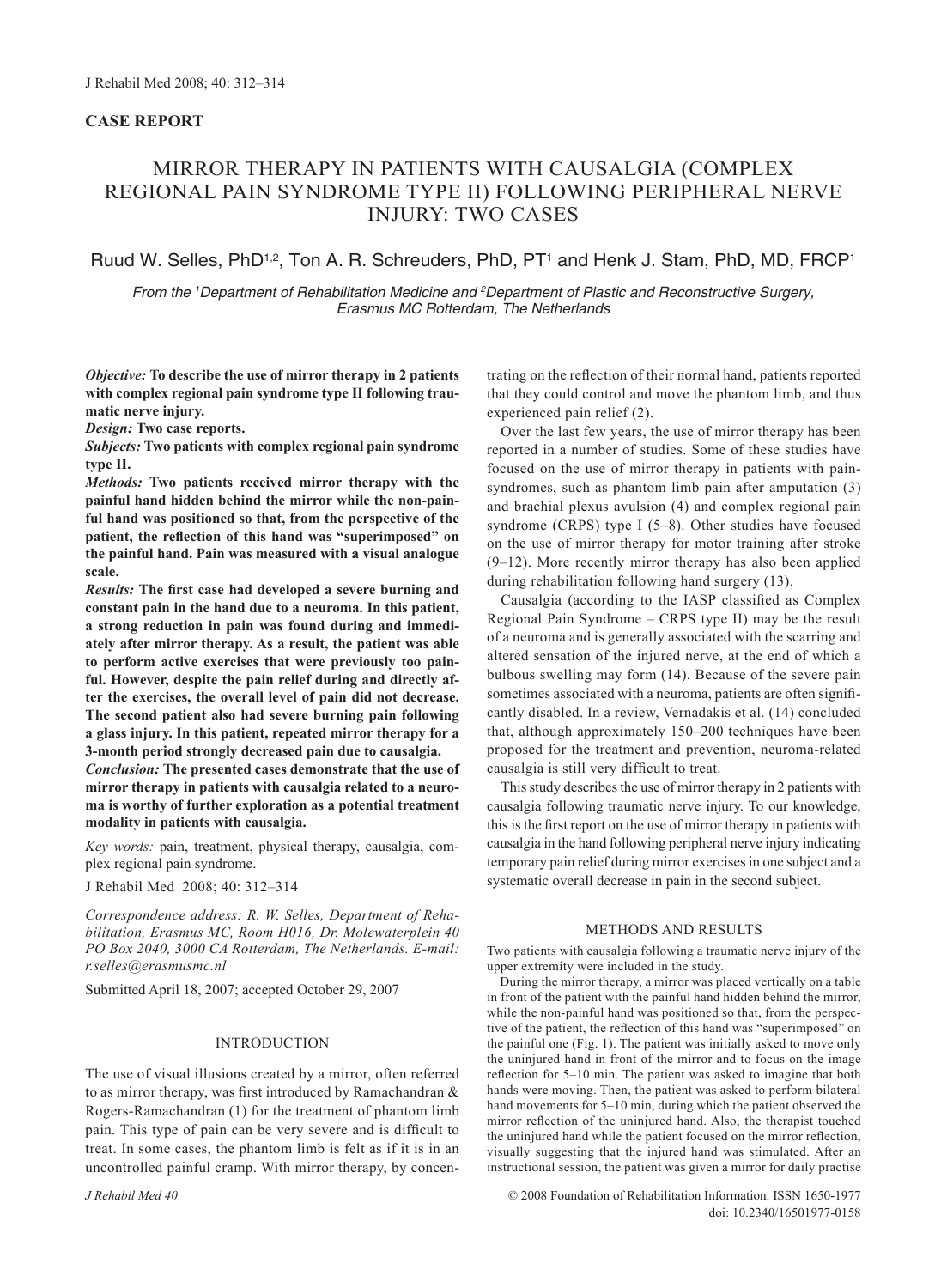

*Fig. 1.* The mirror therapy used in the 2 subjects. The subject was positioned in such a way that the reflection of the non-involved hand was "superimposed" on the painful hand.

in the home situation and was asked to practise 3–5 times each day for approximately 15 min. The patient was asked to perform repeated short 15-min training sessions in order to be able to maintain concentration during the mirror sessions while achieving sufficient practise time  $(5)$ .

Pain was measured before the start and repeatedly after the start of the intervention by asking the patient to complete a visual analogue scale (VAS), which was scored between 1 and 100.

#### *Case 1: Instantaneous and short-term pain reduction in a patient with causalgia due to a neuroma*

A 36-year-old woman presented 6 months after sustaining a glass injury of the right hand at wrist level, cutting the ulnar and median nerve as well as the flexor tendons of the third, fourth and fifth fingers. On the day of the injury, the nerves were microsurgically anastomosed with a 10/0 suture and the flexor tendons were repaired with a modified Kessler 5/0. Immobilization in a Kleinert splint was prescribed for 4 weeks and passive and active exercises were started gradually under the supervision of a hand therapist. In addition to the motor and sensory deficits caused by the ulnar and median nerve lesions, the patient developed a severe burning and constant pain in the palm of the hand, radiating to the fingers. About 10 months after injury, physical examination revealed a painful palpable tumour at the ulnar side of the wrist. Echosonography confirmed the presence of a neuroma of the ulnar nerve with a diameter of 3 cm. The patient was scheduled for surgical treatment and in the mean time she was treated once a week by a hand therapist to reduce pain and to maintain mobility of the joints and hand function. The causalgia was severe (80 on the VAS scale) and resistant to physical therapy and medication (gabapentin). The patient reported that she was unable to use her hand in daily activities and did not tolerate her hand being touched by the therapist. When using the mirror, the patient instantaneously reported a very strong pain reduction (Fig. 2). As a result, the patient was able to perform active exercises that were previously too painful. Ten minutes after ending the mirror session, the patients still reported pain reduction.

The mirror practices were performed for 3 weeks. Repeated use of the VAS revealed that the instantaneous and short-term pain reduction (approximately 30–45 min) was consistent during the 3-week period. However, the pain levels after the mirror therapy sessions returned to the initial (high) level.

Due to pregnancy, the neuroma surgery was postponed. Two years after the mirror training, the surgery had not been performed. Although the patient still regularly experiences pain, she is able to work again part-time. In retrospect, the patient reported that the mirror practices



*Fig. 2.* Visual analogue scales (VAS) of the pain reported by case 1 during the first session. During the following 2 weeks, similar scores were obtained

have specifically helped her to practise without much pain and to regain active movement of the involved hand, which helps her in activities of daily life. The patient no longer used medication for the pain.

#### *Case 2: Long-term pain relief in a patient with severe pain after neuroma*

The second patient was a 33-year-old woman who had sustained a glass injury at work, causing a complete lesion to the common digital nerves of the 3rd and 4th finger of her right hand close to the distal palmar crease. The injury was microsurgically repaired within 24 hours of the injury. In the first months after the injury, she developed signs of a neuroma, which was surgically treated about one year later. About 3 years post-injury the patient still experienced severe burning pain. She would not tolerate the hand being touched due to the pain. An intensive period of rehabilitation treatment was prescribed, including physical and occupational therapy. The treatment included desensitization therapy, which had no effect. According to the patient, the pain was constantly present and very severe.

After 2 months of physical and occupational therapy, during which little effect on the pain was obtained, we started mirror therapy using the same protocol as described for case 1. During this period, the patient was not using any pain medication. Five months of mirror therapy exercises had a dramatic positive effect on the pain in the hand (Fig. 3). The hand was still painful, but the subject reported that the exercises did not cause any pain while using the mirror. Over the 5-month period, the pain inbetween mirror sessions decreased consistently; a finding that the patient contributed entirely to the mirror practices. The patient reported that she started using the hand more often again in daily life situations. After 5



*Fig. 3.* Visual analogue scales (VAS) of the pain reported by case 2. The first two VAS scores correspond to the pain reported by the patient at the time of measurement without the mirror present. Follow-up was 5 months after start of the mirror exercises.